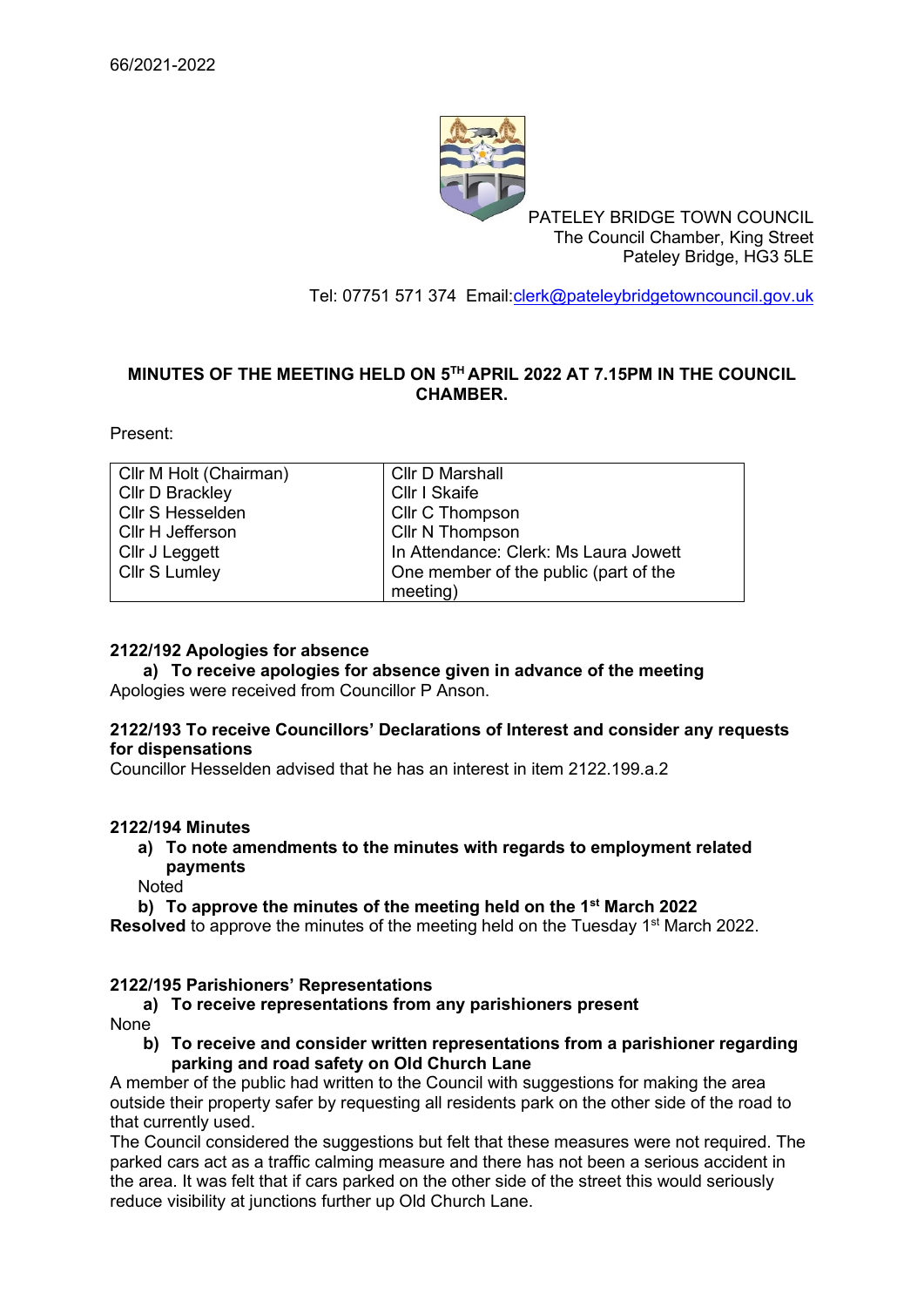**Resolved** to reply to the correspondence advising that the Council has considered this matter over a number of years and that the current parking situation acts as a traffic calming measure and is acceptable for the majority of residents.

## **c) To receive written representations from a parishioner regarding the area by the bus shelter**

A parishioner had written requesting that the Council discuss, at a council meeting, what can be done so that people who see the bus shelter for the first time, and people who use it constantly, feel that it is an attractive and healthy place.

The Council noted that the area in front of the bus stop is currently maintained by Harrogate Borough Council and that their gardening team had attended the area in the last week. It was noted that HBC have opted for low maintenance planting due to the characteristics of the area. Pateley Bridge Town Council have recently had repairs made to the roof of the bus shelter and it will be painted shortly.

# **2122/196 Matters Arising**

**a) To receive the Clerk's report**

The Clerk's report was received and noted.

**b) To receive an update on Ambulance cover in the parish Noted** 

## **c) To receive an update on the bicycle display**

An update was provided. The Chamber of Trade installed the display and have advised that they do not wish to remove it as members believe it is a well photographed focal point on the High Street.

The Council acknowledge that they are not responsible for this sign and do not have the authority to remove it.

## **2122/195 County Matters**

Councillor Lumley advised that the County Council continues to meet remotely but that some meetings are likely to be held face to face after the elections on the  $5<sup>th</sup>$  May.

## **2122/196 District Matters**

Councillor Lumley gave a brief update including staffing issues and the refurbishment of the Hydro which is due to start in the next week.

## **2122/197 Planning Matters**

# **a) Applications to Harrogate Borough Council**

**Resolved** to submit the following comments:

| Application no | <b>Address</b>                                                           | <b>Details</b>                               | <b>PBTC</b>   |
|----------------|--------------------------------------------------------------------------|----------------------------------------------|---------------|
|                |                                                                          |                                              | comments      |
| 22/00629/FUL   | Kiln Hill Cottage,<br>Blazefield Bank,<br>Blazefield, North<br>Yorkshire | Erection of 1no dwelling (revised<br>scheme) | No objections |

Councillor Hesselden had declared an interest in the next item and withdrew from the meeting at 7.43pm

|               | Application no | Address              | <b>Details</b>              | <b>PBTC</b> comments     |
|---------------|----------------|----------------------|-----------------------------|--------------------------|
| $\mathcal{P}$ | 21/04815/FUL   | The Bungalow, Raikes | Demolition of existing      | The Council noted        |
|               |                | View, The Raikes,    | dwelling. Erection of       | comments from            |
|               |                | Wilsill, Harrogate   | replacement dwelling        | neighbours highlighting  |
|               |                | North Yorkshire HG3  | (amended plans received 1st | concerns about access    |
|               |                | 5EG                  | March 2022)                 | during building work but |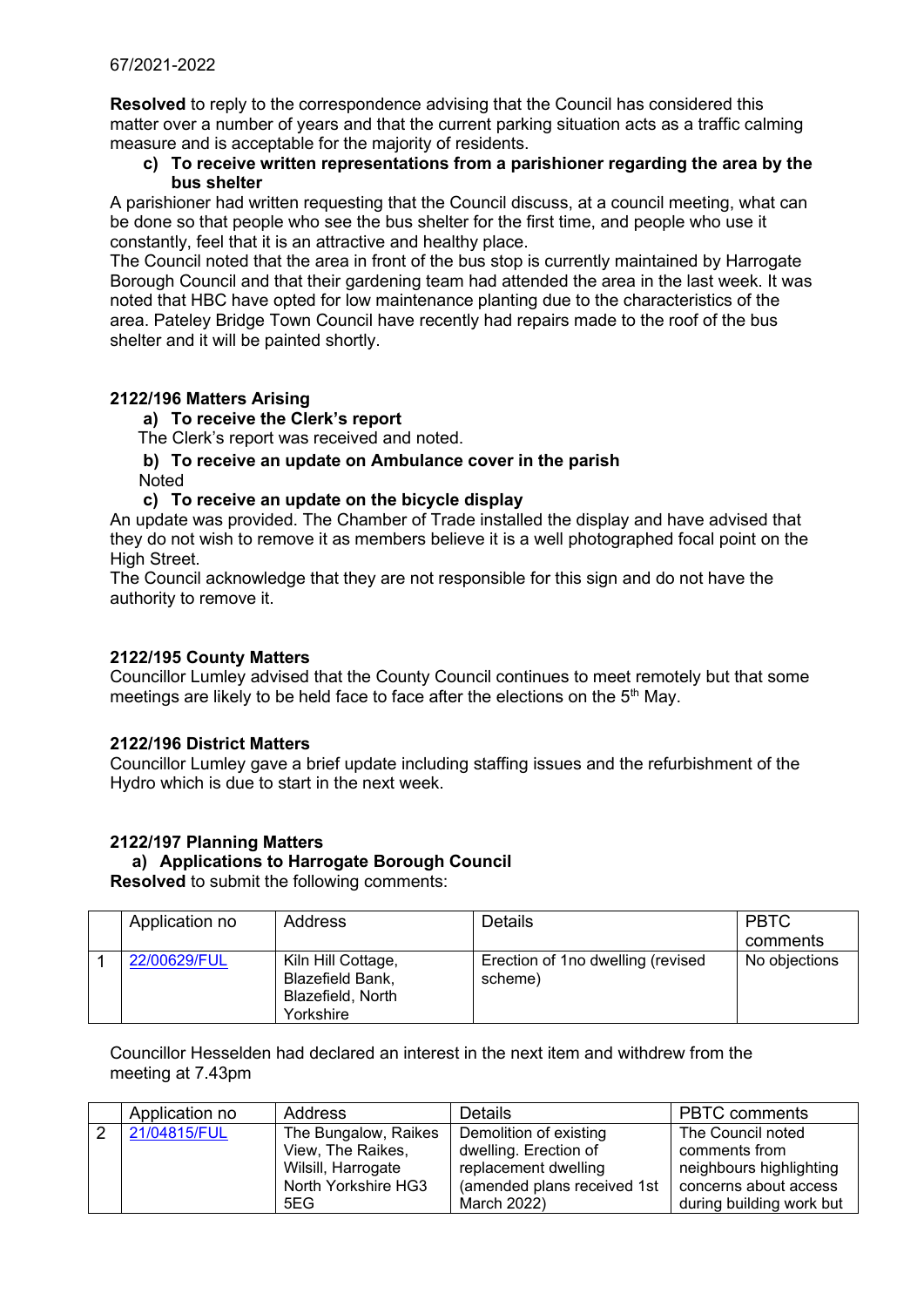|  |  | agreed that this was a<br>matter for the planning<br>authority and resolved<br>that Pateley Bridge<br>Town Council had no |
|--|--|---------------------------------------------------------------------------------------------------------------------------|
|  |  | objections to the<br>application.                                                                                         |

Councillor Hesselden returned to the meeting at 7.53pm.

|                | Application no | <b>Address</b>                                                              | <b>Details</b>                                                                                                                                                                                                                        | <b>PBTC</b> comments                                                                                                                                                                                                  |
|----------------|----------------|-----------------------------------------------------------------------------|---------------------------------------------------------------------------------------------------------------------------------------------------------------------------------------------------------------------------------------|-----------------------------------------------------------------------------------------------------------------------------------------------------------------------------------------------------------------------|
| 3              | 22/00854/DVCON | Bruce House Barn, Bruce<br>House, Pateley Bridge<br>North Yorkshire HG3 5PG | Variation of Conditions 3<br>and 5 of planning<br>permission 19/00582/FUL<br>- Conversion of ancillary<br>building to form an<br>annexe, to include<br>installation of chimney<br>and alterations to<br>doorways and<br>fenestration. | No objections                                                                                                                                                                                                         |
| $\overline{4}$ | 22/01072/FUL   | 45 High Street, Pateley<br>Bridge, Harrogate, North<br>Yorkshire HG3 5JZ    | Change of use from retail<br>unit (Use Class E) to<br>dwelling (Use Class C3),<br>internal alterations and<br>alterations to the<br>fenestration                                                                                      | No objections                                                                                                                                                                                                         |
| 5              | 22/01077/LB    | 45 High Street, Pateley<br>Bridge, Harrogate, North<br>Yorkshire HG3 5JZ    | Change of use from retail<br>unit (Use Class E) to<br>dwelling (Use Class C3),<br>internal alterations and<br>alterations to the<br>fenestration.                                                                                     | No objections                                                                                                                                                                                                         |
| 6              | 22/01290/LB    | 2E Church Street, Pateley<br>Bridge, Harrogate, North<br>Yorkshire HG3 5LB  | Internal alterations and<br>alterations to the<br>fenestration.                                                                                                                                                                       | Councillors had been<br>unable to access the<br>documents relating to<br>this application in<br>advance of the meeting<br>so resolved to request<br>an extension in order to<br>consider it at the<br>meeting in May. |

# **b) Decisions by Harrogate Borough Council**

The following decisions were noted:

|               | Application<br>number | Address                                                                    | Details                                                                                                                                                                                                                              | <b>HBC</b> decision                                       |
|---------------|-----------------------|----------------------------------------------------------------------------|--------------------------------------------------------------------------------------------------------------------------------------------------------------------------------------------------------------------------------------|-----------------------------------------------------------|
|               | 21/05524/FUL          | Nidd View Wath Road<br>Pateley Bridge Harrogate<br>North Yorkshire HG3 5PG | Conversion of garage to<br>form Annex / Holiday<br>Cottage / Flexible ancillary<br>domestic accommodation<br>to include the removal of<br>existing flat roof, erection of<br>a dual pitched roof and<br>alterations to fenestration. | Approved subject to<br>conditions                         |
| $\mathcal{P}$ | 21/05351/LB           | The Old Hall Bishopside<br>Harrogate North Yorkshire<br>HG3 5ET            | Various internal alterations<br>and improvements to<br>conserve energy and also<br>external unit for Air Source                                                                                                                      | Grant listed building<br>consent subject to<br>conditions |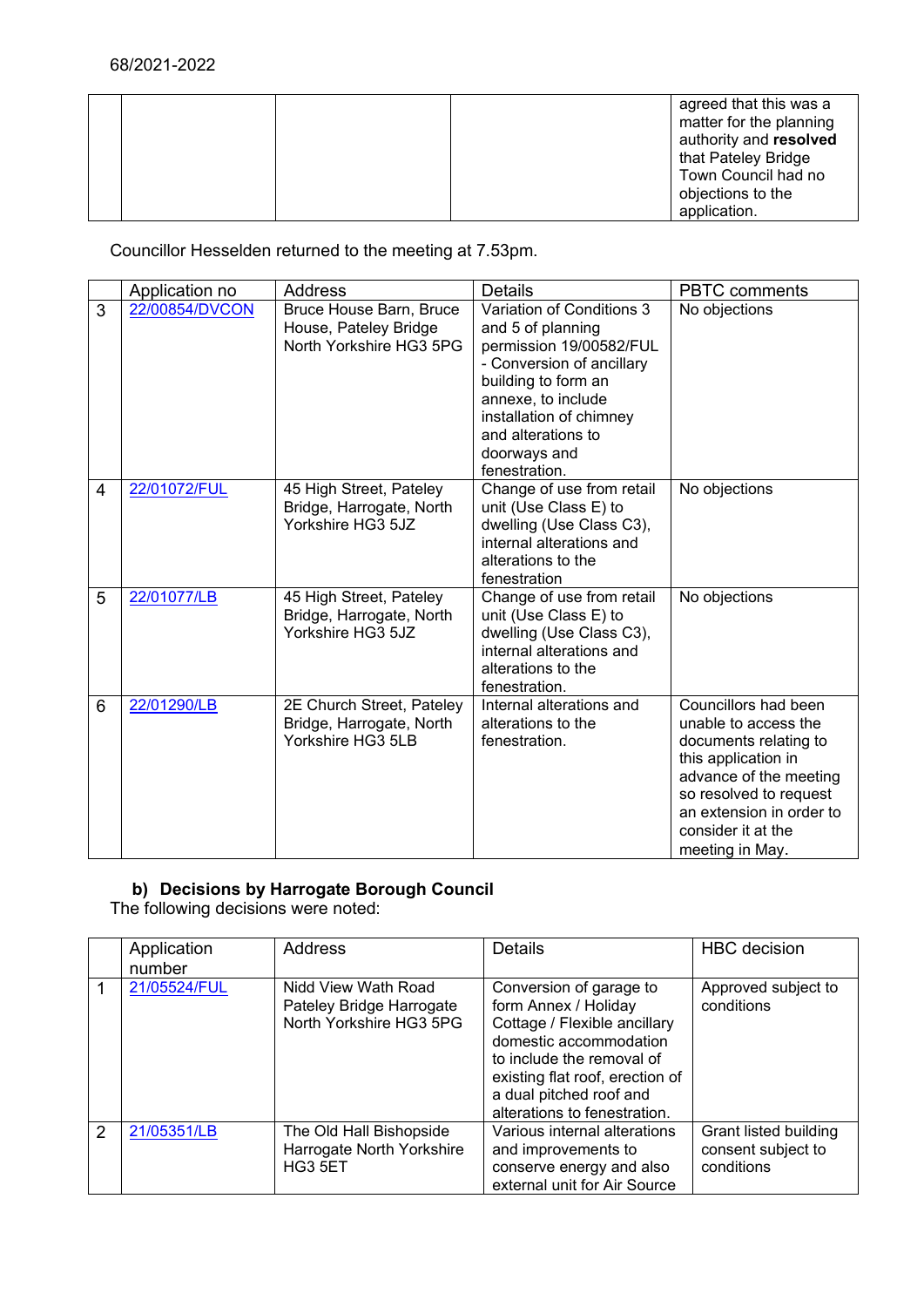|   |                |                                                                         | Heat Pump over 0.6m3                                                                                                                               |                                   |
|---|----------------|-------------------------------------------------------------------------|----------------------------------------------------------------------------------------------------------------------------------------------------|-----------------------------------|
|   |                |                                                                         | volume                                                                                                                                             |                                   |
| 3 | 21/05350/FUL   | The Old Hall Bishopside<br>Harrogate North Yorkshire<br>HG3 5ET         | Various internal alterations<br>and improvements to<br>conserve energy and also<br>external unit for Air Source<br>Heat Pump over 0.6m3<br>volume  | Approved subject to<br>conditions |
| 4 | 22/00466/TPO   | Nidd Cottage Mill Lane                                                  | Felling of 3 no. Alder Trees                                                                                                                       | Consent refused                   |
|   |                | Pateley Bridge Harrogate                                                | (T2, T6 and T7) of Tree                                                                                                                            |                                   |
|   |                | North Yorkshire HG3 5BA                                                 | Preservation order 01/1970                                                                                                                         |                                   |
| 5 | 21/04500/DVCON | <b>Trout Beck Farm Fellbeck</b><br>Harrogate North Yorkshire<br>HG3 5EU | Variation of condition 2<br>(approved plans) of<br>planning permission<br>20/02092/FUL - Joint<br>application for the erection<br>of garage block. | Approved subject to<br>conditions |

- **c) Enforcement matters**: 21/00419/PR15 Formation of roof terrace and potential use of upper levels for residential accommodation at The American Candy Shack 6 High Street Pateley Bridge Harrogate North Yorkshire HG3 5AW - Noted
- **d) Appeals:** None
- **e) Other:** None

# **2122/200 Play Area**

**a) To receive a verbal report on the playground and consider any action required** Councillor Brackley had conducted inspections at the play area and offered to carry out the next inspections.

## **2122/201 Minutes/ Reports from Committees**

**a) To receive the draft minutes of the Policies Working Group meeting held on Wednesday 16th March.** Received and noted

## **2122/202 Council policies and procedures**

## **To consider the recommendation of the Policies Working Group to approve:**

**a) Privacy notices**

**Resolved** to approve the Privacy notices

**b) Code of Conduct**

**Resolved** to adopt the Local Government Association recommended Code of Practice

**c) Financial Regulations**

The Policies Working Group had reviewed the Council's Standing Order No. 2 – Financial Regulations and the NALC model Financial Regulations. The Working Group had recommended that the NALC Financial Regulations be adopted, with amendments appropriate to Pateley Bridge Town Council.

**Resolved** to approve this recommendation and adopt Financial Regulations.

## **2122/186 Council Business**

**a) Caretaker Tasks for April**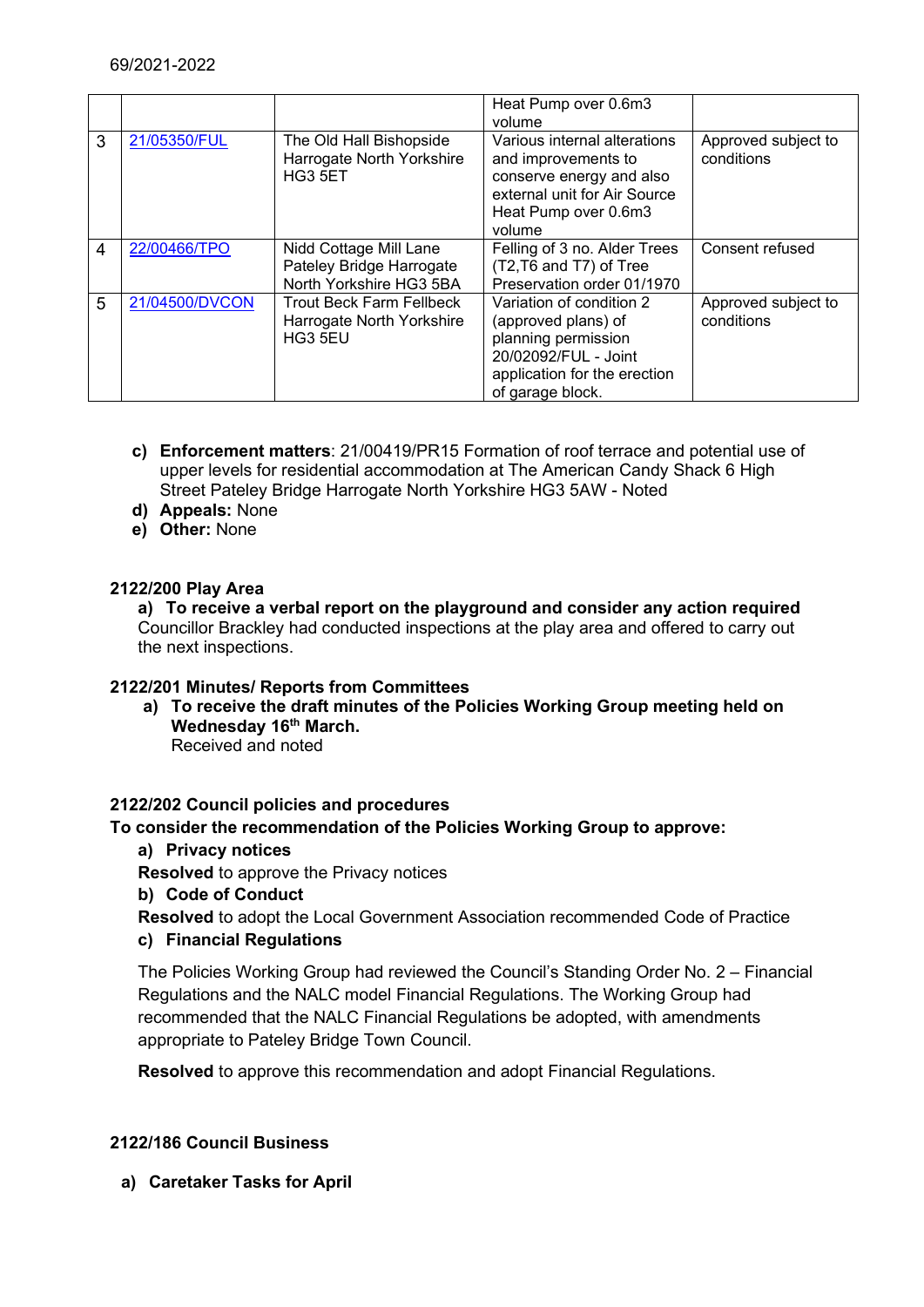Standard tasks plus clearing the path at Panorama Walk of debris (plants) and placing stones from collapsed wall next to existing wall.

Councillor C Thompson advised that a fence has collapsed on the path from Glasshouses to Pateley Bridge and that barbed wire is causing a hazard. This will be reported to Footpaths.

# **b) To receive an update on the sale of parking permits on the 19th March 2022**

An update was provided. It had been a great day and a sociable event and just less than 200 permits had been sold on the day. Permits are on sale at Nidderdale Plus and are selling well.

# **c) To consider arrangements events in celebration of the Queen's Platinum Jubilee**

# i. **To receive an update on events planned for the Jubilee**

An update was provided. A Beacon lighting event will be held on Thursday  $2<sup>nd</sup>$  June at Cold Stones Cut, Greenhow Hill. This event will not be open to the public. Further information will be circulated as arrangements are made.

Pateley Bridge Town Council and Bewerley Parish Council are making arrangements to hold a Picnic in the Park event on Saturday  $4<sup>th</sup>$  June from 12 noon until approximately 3pm. There will be live music and residents will be encouraged to attend and bring a picnic. HBC have given permission for the event to be held and an Event Management Plan is being drawn up. Publicity materials will be available shortly.

# ii. **To consider a budget for the events**

An application for grant funding has been made to Harrogate Borough Council and Bewerley Parish Council have pledged £250 towards the event. **Resolved** to allocate £250 towards the Picnic in the Park event.

# iii. **To consider purchasing a Jubilee flag for the cost of up to £60.00 Resolved** to purchase an 8ft x 5ft Jubilee Flag from Flying Colours for the cost of £53.94

# iv. **To consider purchasing bunting**

The Town Council considered the amount of bunting which would be required for both the Recreation Ground and the High Street. Harrogate Borough Council have advised that bunting may be provided to grant recipients and the Council agreed to request enough for both locations. If this is not possible, the Council **resolved** to allocate up to £1000 for the purchase of bunting and to delegate this to the Clerk.

# v. **To agree attendance and allocate roles to Councillors**

Councillors advised of their availability.

# **d) To consider a proposal from Bewerley Parish Council to have the tree stump in the recreation ground carved**

**Resolved** to support the proposal from Bewerley Parish Council.

# **e) To consider arrangements, including the budget and guest list, for the Civic Service and Reception in 2022**

The Council confirmed the budget of £1,500 as set in the Councils 2022-2023 budget. The guest list was considered and minor amendments made.

# **f) To consider making a donation to the Millennium Green Trust for the financial year 2022-2023**

**Resolved** to make a donation of £2,000 to the Millennium Green Trust.

**g) To consider requesting a free Social Media health check with Breakthrough Communications.**

**Resolved** to request a social media health check with Breakthrough Communications.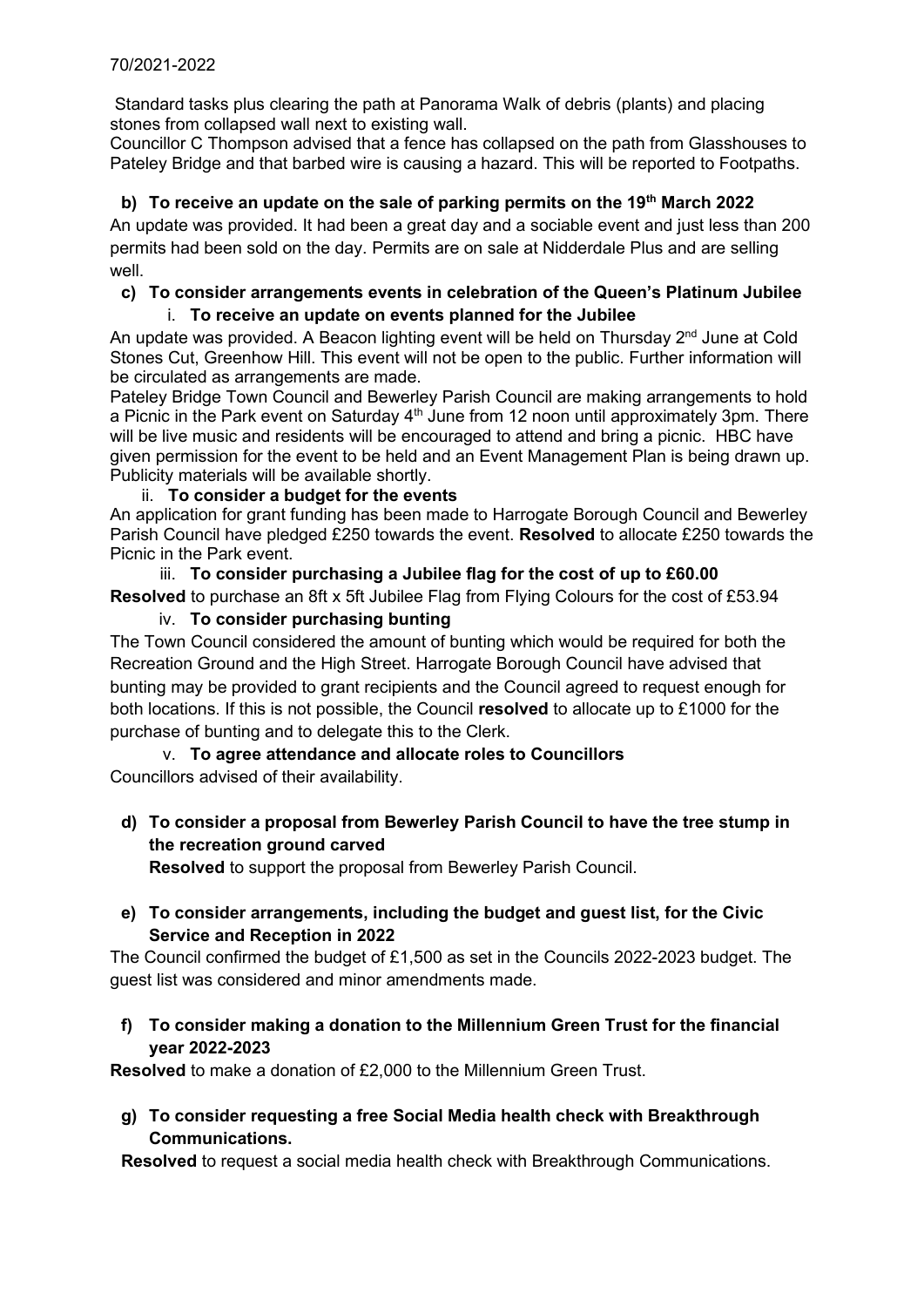# **2122/204 Correspondence**

**a) To receive information from Dacre Braithwaite C of E School and consider submitting a response to the consultation on converting to Academy status and join the Leeds Diocesan Learning Trust**

Received and noted.

**b) To receive and consider notification of the Yorkshire Challenge event, being held on 23-24th July 2022**

Received and noted.

**c) To receive and consider notification of the Nidderdale Sprint Triathlon event, being held on Saturday 10th September 2022**

Received and noted.

**d) To receive and note information from NALC regarding the new NJC pay scales from April 2021.**

Received and noted.

# **2122/205 Financial Matters**

# **a) Accounts for Payment**

It was **resolved** to authorise the following for payment:

- **i.** YLCA: Annual subscription: £594.00
- **ii.** TP Jones: Payroll administration January March 2022: £54.00 (includes VAT of £9.00)
- **iii.** YLCA: Clerks attendance at YLCA conference: £40.00
- **iv.** Clerks expenses: Microsoft 365 subscription, mileage and phone top up: £178.34 (including VAT of £22.56)
- **v.** Clerk's salary payable 29<sup>th</sup> April 2022: Gross pay £1044, Net pay £972.96
- **vi.** Clerk's payroll expenses payable 29<sup>th</sup> April 2022: Working from home allowance £26.00 and contribution to internet £4.17 = £30.17
- **vii.** Payment to HMRC (April) Including Employee NIC and Employer NIC £72.32
- **viii.** Nest Pension payments (April 2022 Employers contributions £30.78, Employees contributions £41.04): £73.08
	- **ix.** B.Gill Building and Plastering: Repairs to the bus shelter roof: £312.00

# **b) Receipts**

The following receipts were noted:

- **i.** 07/03/2022 Garage rental: £35
- **ii.** 15/03/22: Cemetery Field rent: £120
- **iii.** 18/03/22: HBC Ice cream concession 2022-2023: £2575.25

# **c) Direct Debit payments**

To note payments, made by Direct Debit:

- **i.** 31<sup>st</sup> March 2022: £86.94 Nest Pensions (payment adjusted due to back dated pay increase)
- **d) Resolved** to ratify amended staffing related payments in March 2022 due to backdating the NJC pay increase for 2021-2022 to the 1st April 2021.
	- **i.** Clerk's salary payable 31<sup>st</sup> March 2022: Gross pay £1242, Net pay £1150.00
	- **ii.** Clerk's payroll expenses payable 31<sup>st</sup> March 2022: Working from home allowance £26.00 and contribution to internet £4.17 = £30.17
	- **iii.** Payment to HMRC (March) Including Employee NIC and Employer NIC £161.69